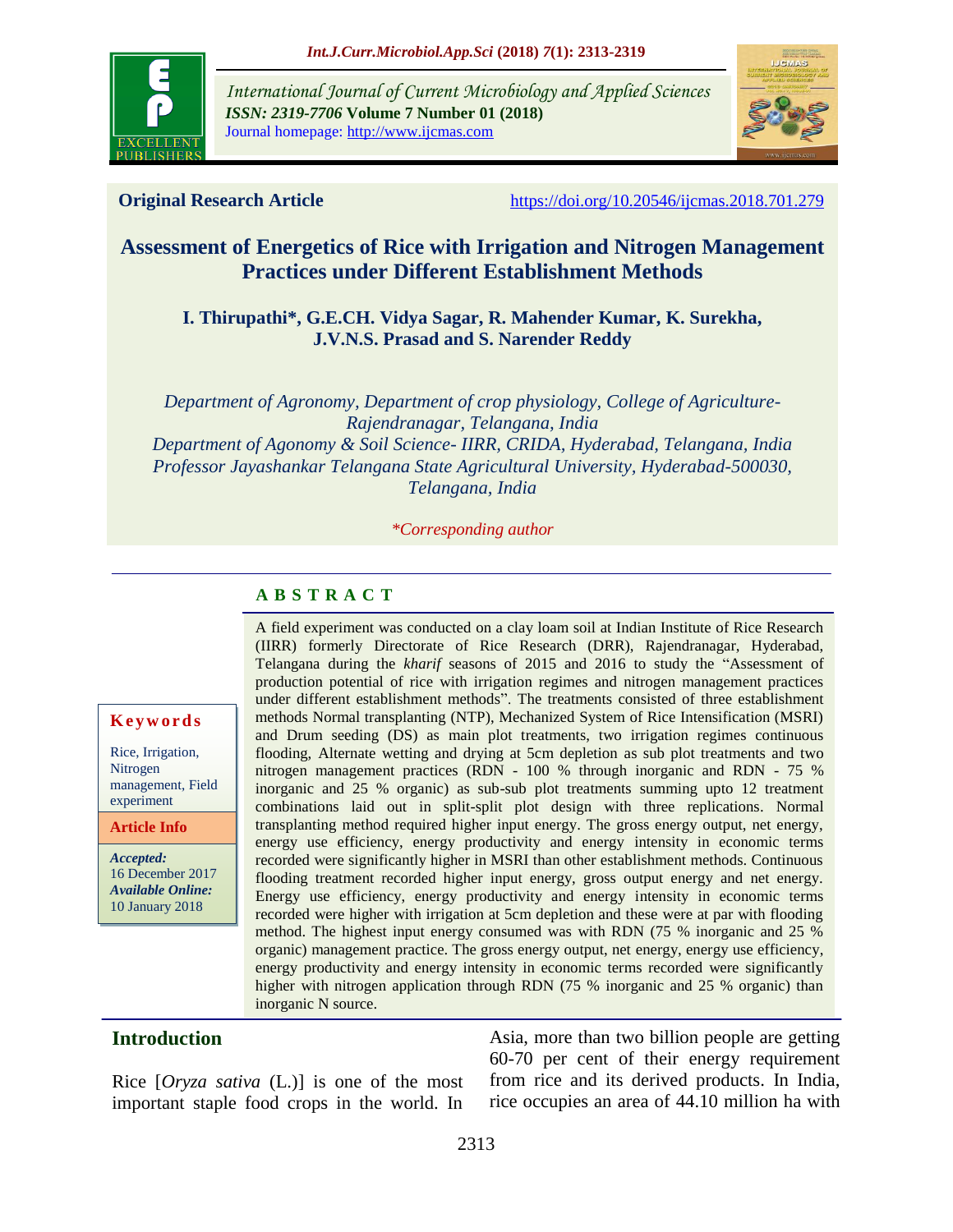an average production of 105.3 million tones with a productivity of 2.38 t ha<sup>-1</sup> against the world's average yield of  $4.36$  t ha<sup>-1</sup> (FAO STAT, 2014). Manual transplanting is the most common practice of rice cultivation in South and South East Asia. In India, 44 per cent area (19.6 million ha) is under transplanting in irrigated lowlands. It is not only time consuming, but also laborious requiring about 30 man days  $ha^{-1}$  besides causing drudgery to women folk. To overcome these difficulties transplanting can be substituted by direct seeding which could reduce labour needs by more than 20 per cent. As a solution to labour shortages and to reduce the production costs of rice farming, mechanization is one of the solutions. Water and nitrogen are two of the most important inputs in rice production.

Saving water in rice production is crucial for food security in Asia, where more than 75% of the rice comes from the irrigated system. Among the various methods of water-saving irrigation, the most widely adopted is alternate wetting and drying (AWD) irrigation (Li *et al.,* 2003). The AWD irrigation aims in reducing water input and increasing water productivity while maintaining grain yield (Tabbal *et al.,* 2002). The combined use of organic manures and inorganic fertilizers help in maintaining yield stability and application of farm yard manure (FYM) to soil improves the physical, chemical and biological properties thereby improving the nutrient availability in soils.

#### **Materials and Methods**

The field experiments were carried out during *kharif,* 2015 and 2016 at Indian Institute of Rice Research (IIRR) formerly Directorate of Rice Research (DRR) farm, Rajendranagar, Hyderabad. The experimental soil was clay loam in texture, alkaline in reaction. The fertility status of the experimental soil was low in organic carbon and available nitrogen, medium in available phosphorous and high in potassium.

The experiment was laid out in a split-split plot design with three establishment methods Normal transplanting (NTP), Mechanized System of Rice Intensification (MSRI) and Drum seeding (DS) as main plot treatments, two irrigation regimes continuous flooding, Alternate wetting and drying at 5cm depletion as sub plot treatments and two nitrogen management practices (RDN - 100 % through inorganic and RDN - 75 % inorganic and 25 % organic) as sub-sub plot treatments summing upto 12 treatment combinations and replicated thrice. The experimental field was provided with irrigation channels as shown in layout plan and the individual plots were demarcated by bunds In drum seeding sprouted seeds were sown with manually operated rice drum seeder. Mechanical transplanting requires a special method of raising seedlings called "Dapog" or "mat type" seedlings. Recommended dose of nitrogen was applied through urea and organic source through vermicompost. The regular common irrigation practice was followed till 40 DAS for proper establishment. After 40 DAS, the irrigation schedules were adopted as per the treatment requirements. The energy input was calculated as the summation of energy requirement for labour, farm machineries, seed, fertilizers and irrigation used in system and expressed in  $(GJ ha^{-1})$ .

Output energy from the main product (grain) and by product (straw) was calculated by multiplying the amount of production and its corresponding energy equivalent. Expressed as  $(\overrightarrow{GI} \ \text{ha}^{-1})$ . The energetic indices were calculated by using the following formulas.

Gross energy output  $(GJ ha^{-1})$ Energy efficiency = ------------------------------- Total energy input  $(GJ ha^{-1})$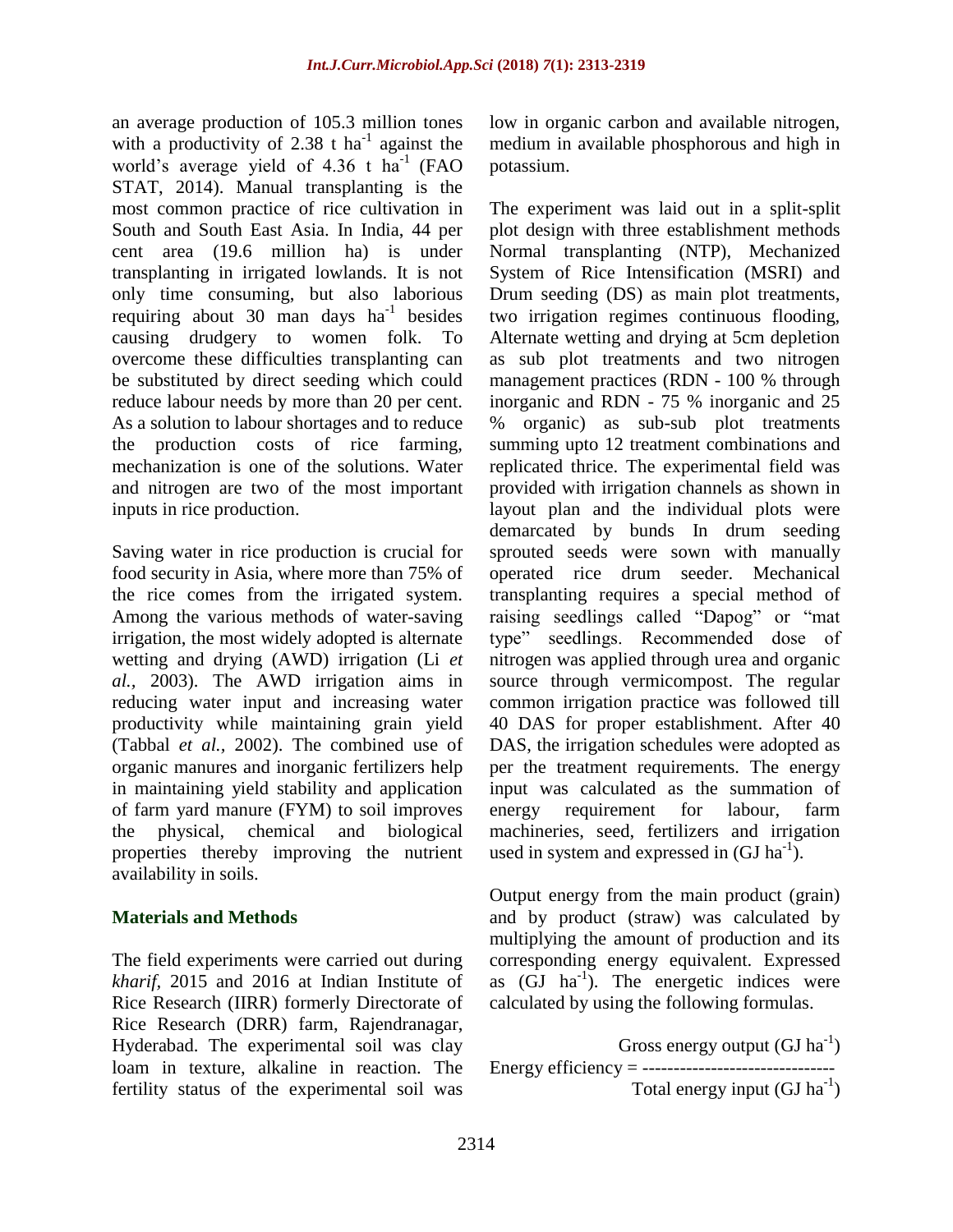Grain + Straw yield (kg  $ha^{-1}$ ) Energy productivity = ------------------  $(kg MJ<sup>-1</sup>)$ Total energy input  $(MJ)$  ha<sup>-1</sup>)

Gross energy output  $(MJ ha^{-1})$ 

Energy intensity in Economic terms = ---------------------------- (MJ $\bar{x}^1$ ) Cost of cultivation ( $\bar{\tau}$  ha<sup>-1</sup>)

Net energy = Gross energy output  $(GJ ha^{-1})$  – Energy input  $(GJ ha^{-1})$ 

#### **Results and Discussion**

## **Input energy (GJ ha-1 )**

The input energy required was lower in drum seeding (16.71, 17.02 and 16.86 GJ ha<sup>-1)</sup> and MSRI (17.77, 18.08 and 17.92 GJ ha<sup>-1)</sup> than NTP (18.23, 18.54 and 18.38 GJ ha<sup>-1)</sup> during 2015, 2016 and in pooled means, respectively. Though the machine transplanter consuming high input energy in MSRI whereas labour energy used was minimum, but in case of NTP using of more number of labours will increase the total input energy used hence more input energy was used in NTP than other establishment methods. Continuous flooding  $(18.05, 18.36 \text{ and } 18.20 \text{ GJ ha}^{-1})$  treatment recorded higher input energy followed by irrigation at 5cm depletion with AWD (17.29, 17.66 and 17.48 GJ ha<sup>-1</sup>) during 2015, 2016 and in pooled means, respectively. This was mainly due to higher number and amount of irrigations given in saturation than irrigation at 5 cm depletion. The highest input energy was recorded in RDN (75 % inorganic and 25 % organic) 18.31, 18.87 and 18.57 GJ ha<sup>-1</sup> as compared to other nitrogen management practices. This was due to vermicompost had higher input energy than inorganic fertilizer sources. These results are in conformity with the findings of Yadav *et al.,* (2013). The lowest input energy was 16.83, 16.89 and 16.86 GJ ha<sup>-1</sup> in RDN through inorganic source shown in Table 1.

# **Gross output energy (GJ ha-1 )**

Mechanized system of rice intensification recorded significantly higher gross output energy during both the years of study and in pooled means (Table 1). The MSRI had 4.26, 3.38 & 3.83 % and 10.78, 7.64 & 9.24 % higher gross output energy over NTP and DS during 2015, 2016 and in pooled means, respectively. Owing to higher grain and straw yield in MSRI led to higher gross output energy. These results could be substantiated with the findings of Jayadev *et al.*, (2010). Continuous flooding method of irrigation registered significantly higher gross output energy (180.67, 177.92 and 179.27 GJ  $\text{ha}^{-1}$ ) which was at par with irrigation at 5 cm depletion (179.76, 175.72 and 177.74 GJ ha<sup>-1</sup>) during 2015, 2016 and in pooled means, respectively. Higher gross output energy was attributed to higher grain and straw yields in saturation. Application RDN through 75 % inorganic and 25 % organic (184.45, 180.74 and  $182.59$  kg ha<sup>-1</sup> in 2015, 2016 and in pooled means, respectively) recorded higher gross energy output over other nitrogen management practice. The higher gross output energy with RDN through 75 % inorganic and 25 % organic was attributed to maximum grain and straw yield during both the years of study. Ravi *et al.,* (2007) and Alam *et al.,* (2013) also found similar results.

## **Net energy (GJ ha-1 )**

Mechanized system of rice intensification recorded significantly higher net energy (171.96, 165.49 and 168.72 in 2015, 2016 and in pooled means, respectively) as compared to NTP and DS. The per cent increase in net energy in MSRI (4.92, 3.53 and 4.26 %) and 11.28, 7.84 and 9.59 % over NTP and DS during both years of study and pooled means respectively. Similar results were also observed earlier (Jayadeva *et al.,* 2010 and Babu *et al.,* 2014).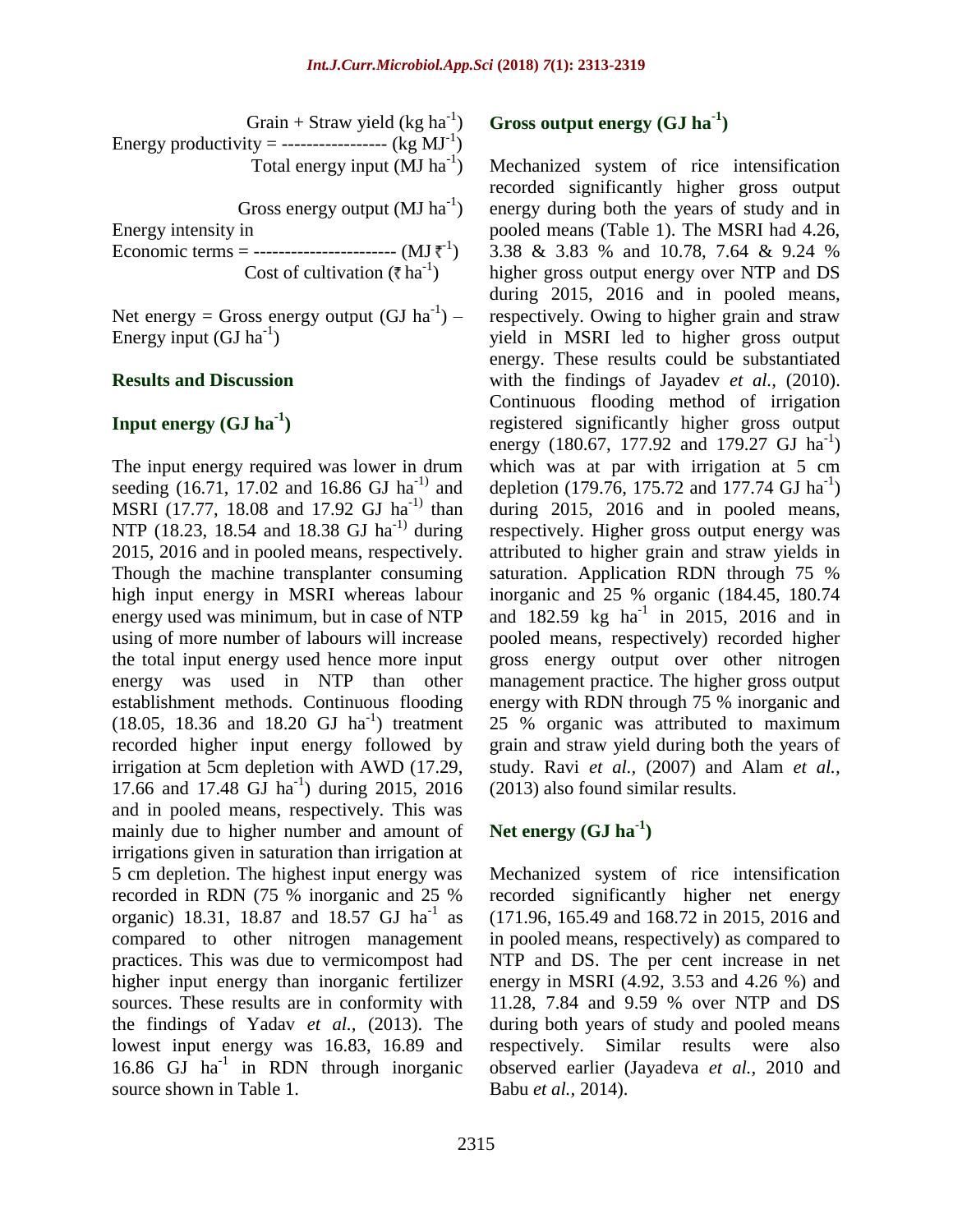**Table.1** Energetics (GJ ha<sup>-1</sup>) of rice as influenced by establishment methods, irrigation regimes and nitrogen management practices during *kharif* 2015 and 2016

| <b>Treatments</b>                       | Energy input $(GJ ha^{-1})$ |                   |               | Gross energy output (GJ ha<br>Ŧ٦ |           |               | Net energy $(GJ ha^{-1})$ |           |               |  |
|-----------------------------------------|-----------------------------|-------------------|---------------|----------------------------------|-----------|---------------|---------------------------|-----------|---------------|--|
|                                         | 2015                        | 2016              | <b>Pooled</b> | 2015                             | 2016      | <b>Pooled</b> | 2015                      | 2016      | <b>Pooled</b> |  |
| Establishment methods (M)               |                             |                   |               |                                  |           |               |                           |           |               |  |
| $M_1$ – Normal transplanting            | 18.23                       | 18.54             | 18.38         | 181.64                           | 177.35    | 179.49        | 163.41                    | 159.64    | 161.52        |  |
| $M_2$ – Mechanized SRI                  | 17.77                       | 18.08             | 17.92         | 189.73                           | 183.57    | 186.65        | 171.96                    | 165.49    | 168.72        |  |
| $M_3$ – Drum seeding                    | 16.71                       | 17.02             | 16.86         | 169.27                           | 169.53    | 169.40        | 152.56                    | 152.50    | 152.53        |  |
| S.Em <sub>±</sub>                       |                             |                   |               | 2.25                             | 1.84      | 1.07          | 2.25                      | 1.48      | 1.07          |  |
| C.D. at 5%                              | --                          | --                | $---$         | 8.84                             | 7.27      | 4.22          | 8.84                      | 5.84      | 4.21          |  |
| Irrigation regimes (I)                  |                             |                   |               |                                  |           |               |                           |           |               |  |
| $I_1$ – Continuous flooding             | 18.05                       | 18.36             | 18.20         | 180.67                           | 177.92    | 179.27        | 162.62                    | 160.11    | 161.36        |  |
| $I_2$ – AWD at 5cm depletion            | 17.29                       | 17.66             | 17.48         | 179.76                           | 175.72    | 177.74        | 161.67                    | 158.31    | 160.49        |  |
| S.Em.±                                  | --                          |                   |               | 1.50                             | 1.27      | 1.09          | 1.50                      | 1.40      | 1.04          |  |
| C.D. at 5%                              | $-\, -$                     | $\qquad \qquad -$ | ---           | <b>NS</b>                        | <b>NS</b> | <b>NS</b>     | <b>NS</b>                 | <b>NS</b> | <b>NS</b>     |  |
| Nitrogen management practices (N)       |                             |                   |               |                                  |           |               |                           |           |               |  |
| $N_1 - 100$ % RDN (inorganic)           | 16.83                       | 16.89             | 16.86         | 175.77                           | 172.92    | 174.35        | 158.94                    | 156.03    | 157.49        |  |
| $N_2 - 75\%$ inorganic + 25%<br>organic | 18.31                       | 18.87             | 18.57         | 184.45                           | 180.74    | 182.59        | 166.14                    | 161.87    | 164.02        |  |
| S.Em.±                                  |                             |                   |               | 1.76                             | 1.32      | 1.05          | 1.76                      | 1.42      | 1.06          |  |
| C.D. at 5%                              | --                          | $- -$             | --            | 5.42                             | 4.09      | 3.26          | 5.42                      | 4.39      | 3.27          |  |
| <b>Interactions</b>                     | ---                         | ---               | ---           | <b>NS</b>                        | <b>NS</b> | <b>NS</b>     | <b>NS</b>                 | <b>NS</b> | <b>NS</b>     |  |
| <b>General Mean</b>                     | 17.62                       | 17.90             | 17.76         | 180.18                           | 178.62    | 178.50        | 162.47                    | 159.13    | 160.87        |  |

## **Table.2** Energetics  $(GJ ha<sup>-1</sup>)$  of rice as influenced by establishment methods, irrigation regimes and nitrogen management practices during *kharif* 2015 and 2016

| <b>Treatments</b>                        |           | Energy use efficiency $(\% )$ |               | <b>Energy productivity (kg)</b><br>$\overline{\mathrm{\bf{M}}} \mathrm{\bf{J}}^{-1}$ |           |               | <b>Energy intensity in</b><br>economic terms $(MJ^{-1})$ |           |               |  |  |
|------------------------------------------|-----------|-------------------------------|---------------|--------------------------------------------------------------------------------------|-----------|---------------|----------------------------------------------------------|-----------|---------------|--|--|
|                                          | 2015      | 2016                          | <b>Pooled</b> | 2015                                                                                 | 2016      | <b>Pooled</b> | 2015                                                     | 2016      | <b>Pooled</b> |  |  |
| <b>Establishment methods (M)</b>         |           |                               |               |                                                                                      |           |               |                                                          |           |               |  |  |
| $M_1$ – Normal transplanting             | 9.99      | 9.60                          | 9.80          | 0.74                                                                                 | 0.70      | 0.72          | 4.12                                                     | 3.86      | 3.99          |  |  |
| $M_2$ – Mechanized SRI                   | 10.71     | 10.20                         | 10.46         | 0.80                                                                                 | 0.78      | 0.77          | 4.81                                                     | 4.53      | 4.67          |  |  |
| $M_3$ – Drum seeding                     | 10.16     | 10.00                         | 10.08         | 0.75                                                                                 | 0.72      | 0.73          | 4.48                                                     | 4.31      | 4.40          |  |  |
| S.Em <sub>±</sub>                        | 0.13      | 0.10                          | 0.06          | 0.009                                                                                | 0.008     | 0.009         | 0.05                                                     | 0.02      | 0.02          |  |  |
| C.D. at $5\%$                            | 0.51      | 0.43                          | 0.26          | 0.04                                                                                 | 0.04      | 0.04          | 0.22                                                     | 0.10      | 0.10          |  |  |
| <b>Irrigation regimes (I)</b>            |           |                               |               |                                                                                      |           |               |                                                          |           |               |  |  |
| $I_1$ – Continuous flooding              | 10.12     | 9.83                          | 9.98          | 0.74                                                                                 | 0.71      | 0.72          | 4.39                                                     | 4.20      | 4.29          |  |  |
| $I_2$ – AWD at 5cm depletion             | 10.44     | 10.13                         | 10.34         | 0.78                                                                                 | 0.74      | 0.76          | 4.55                                                     | 4.27      | 4.41          |  |  |
| S.Em.±                                   | 0.10      | 0.09                          | 0.09          | 0.008                                                                                | 0.008     | 0.008         | 0.04                                                     | 0.04      | 0.04          |  |  |
| C.D. at $5%$                             | <b>NS</b> | <b>NS</b>                     | <b>NS</b>     | <b>NS</b>                                                                            | <b>NS</b> | <b>NS</b>     | <b>NS</b>                                                | <b>NS</b> | <b>NS</b>     |  |  |
| <b>Nitrogen management practices (N)</b> |           |                               |               |                                                                                      |           |               |                                                          |           |               |  |  |
| $N_1 - 100$ % RDN (inorganic)            | 9.62      | 9.19                          | 9.40          | 0.71                                                                                 | 0.67      | 0.69          | 4.80                                                     | 4.56      | 4.68          |  |  |
| $N_2 - 75\%$ inorganic + 25%<br>organic  | 10.96     | 10.70                         | 10.83         | 0.81                                                                                 | 0.78      | 0.79          | 4.21                                                     | 3.99      | 4.10          |  |  |
| S.Em.±                                   | 0.09      | 0.07                          | 0.05          | 0.007                                                                                | 0.005     | 0.003         | 0.04                                                     | 0.05      | 0.04          |  |  |
| C.D. at $5%$                             | 0.30      | 0.23                          | 0.18          | 0.03                                                                                 | 0.02      | 0.03          | 0.20                                                     | 0.25      | 0.20          |  |  |
| <b>Interactions</b>                      | <b>NS</b> | <b>NS</b>                     | <b>NS</b>     | <b>NS</b>                                                                            | <b>NS</b> | <b>NS</b>     | <b>NS</b>                                                | <b>NS</b> | <b>NS</b>     |  |  |
| <b>General Mean</b>                      | 10.29     | 9.94                          | 10.11         | 0.76                                                                                 | 0.72      | 0.74          | 4.48                                                     | 4.25      | 4.36          |  |  |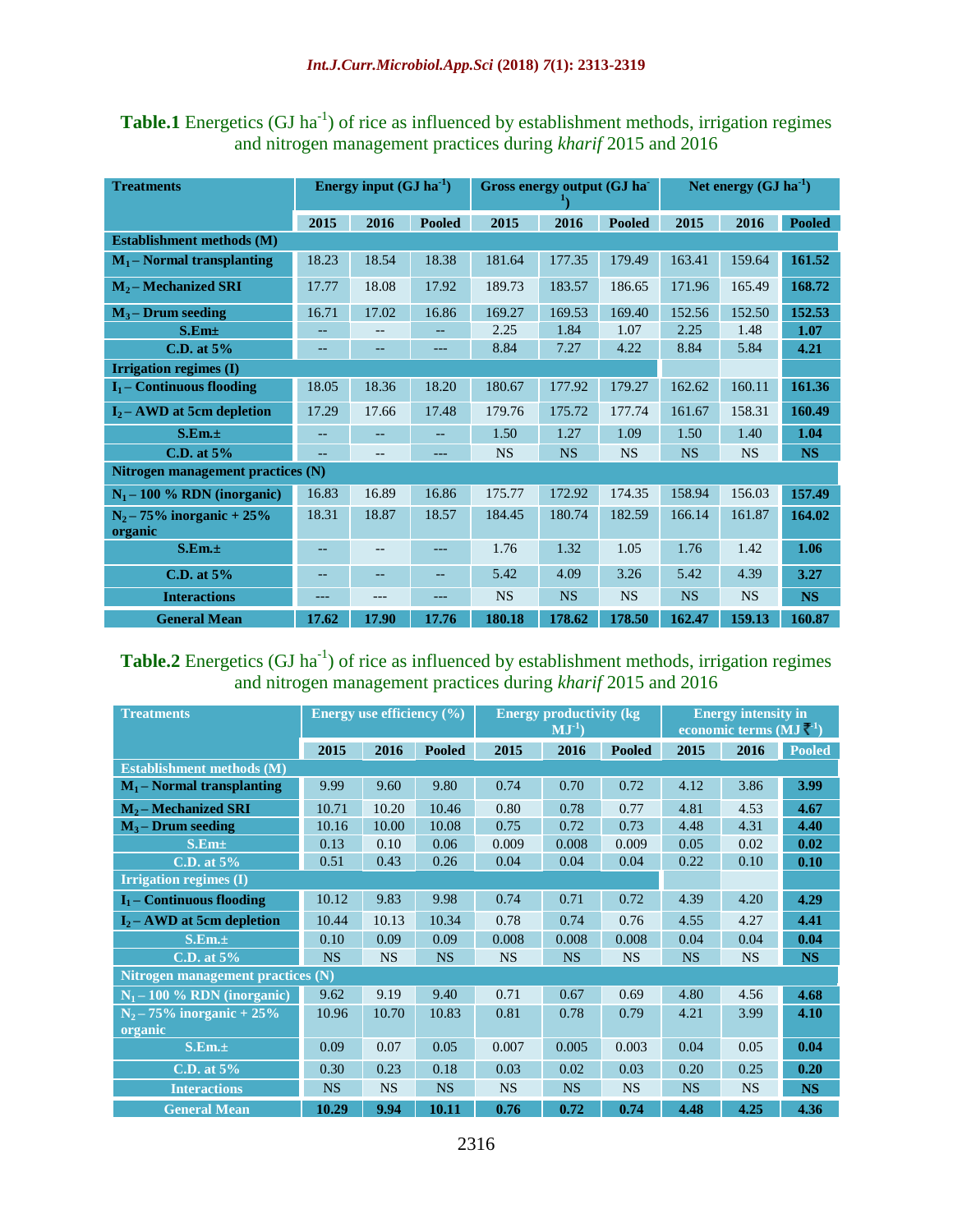In irrigation regimes, continuous flooding irrigation recorded significantly higher net energy  $(162.62, 160.11$  and  $161.36$  GJ ha<sup>-1</sup>) followed by irrigation at 5cm depletion recorded lower net energy (161.67, 158.31 and  $160.49$  GJ ha<sup>-1</sup>) during 2015, 2016 and in pooled means, respectively. The net energy registered was significantly higher with and RDN (75 % inorganic and 25 % organic)  $(166.14, 161.87, and 164.92 \text{ GJ h}a^{-1}).$ 

## **Energy use efficiency (%)**

The energy use efficiency recorded was significantly higher in MSRI as compared to NTP but it was on par with DS during both the years of study (Table 2). MSRI recorded 5.13, 1.96 and 3.63 % and 6.72, 5.88 and 6.30 % higher energy use efficiency over NTP and DS during 2015, 2016 and in pooled means, respectively. This was mainly due to higher grain and straw yield coupled with lower energy intake in terms of input energy in mechanized system of rice intensification.

Higher energy use efficiency under MSRI planting was also reported by many research workers (Kumar *et al.,* 2009; Jayadeva *et al.,* 2010 and Babu *et al.,* 2014). Irrigation at 5cm depletion (10.44, 10.13 and 10.34 %) recorded significantly higher energy use efficiency which was at par with continuous flooding (10.12, 9.83 and 9.98 %) treatment during 2015, 2016 and in pooled means, respectively.

Application of nitrogen RDN (75 % inorganic and 25 % organic) management practices recorded significantly higher energy use efficiency which was at par with RDN through inorganic source during both the years of study. The lowest energy use efficiency of 9.62, 9.19 and 940 % was in 100 % RDN through inorganic source management practices during 2015, 2016 and in pooled means, respectively.

# **Energy productivity (kg MJ-1 )**

Mechanized system of rice intensification registered significantly higher energy productivity during both the years of study (Table 2). This was mainly due to higher output energy with lesser input energy. Significantly lowest energy productivity was observed in NTP (0.74, 0.70 and 0.722 kg MJ-<sup>1</sup> during 2015, 2016 and in pooled means, respectively) over MSRI but it was comparable with drum seeding. Similar results were also reported by Babu *et al.,* (2014). The higher energy productivity was observed in irrigation at 5cm depletion (0.78, 0.74 and 0.76  $kg$   $MJ^{-1}$ ) which was at par with continuous flooding method of irrigation  $(0.74, 0.71$  and  $0.72$  kg  $MJ^{-1}$ ) during 2015, 2016 and in pooled means, respectively. It could be attributed to increased grain and straw yield with same amount of input energy level. RDN (75 % inorganic and 25 % organic) recorded significantly higher energy productivity  $(0.81, 0.78$  and  $0.79$  kg  $MJ<sup>-1</sup>$  in 2015, 2016 and in pooled means, respectively) over RDN through inorganic source. This might be due to higher gross and net energy in RDN (75 % inorganic and 25 % organic).

## **Energy intensity in economic terms (MJ**  $\bar{\tau}^1$ **)**

MSRI (4.81, 4.53 and 4.67 MJ  $\bar{\tau}^1$ ) recorded significantly higher energy intensity in economic terms as compared to NTP (4.12, 3.86 and 3.99 MJ  $\bar{\tau}^{-1}$ ) and DS (4.48, 4.31 and 4.40 MJ  $\bar{\tau}^1$ ) during 2015, 2016 and in pooled means, respectively. This was mainly due to lower cost of cultivation with higher output energy in MSRI. These results are in conformity with the findings of Babu *et al.,* (2014). Irrigation at 5cm depletion recorded higher energy intensity in economic terms which was at par with continuous flooding treatment. The lowest energy intensity in economic terms was 4.39, 4.20 and 4.29 MJ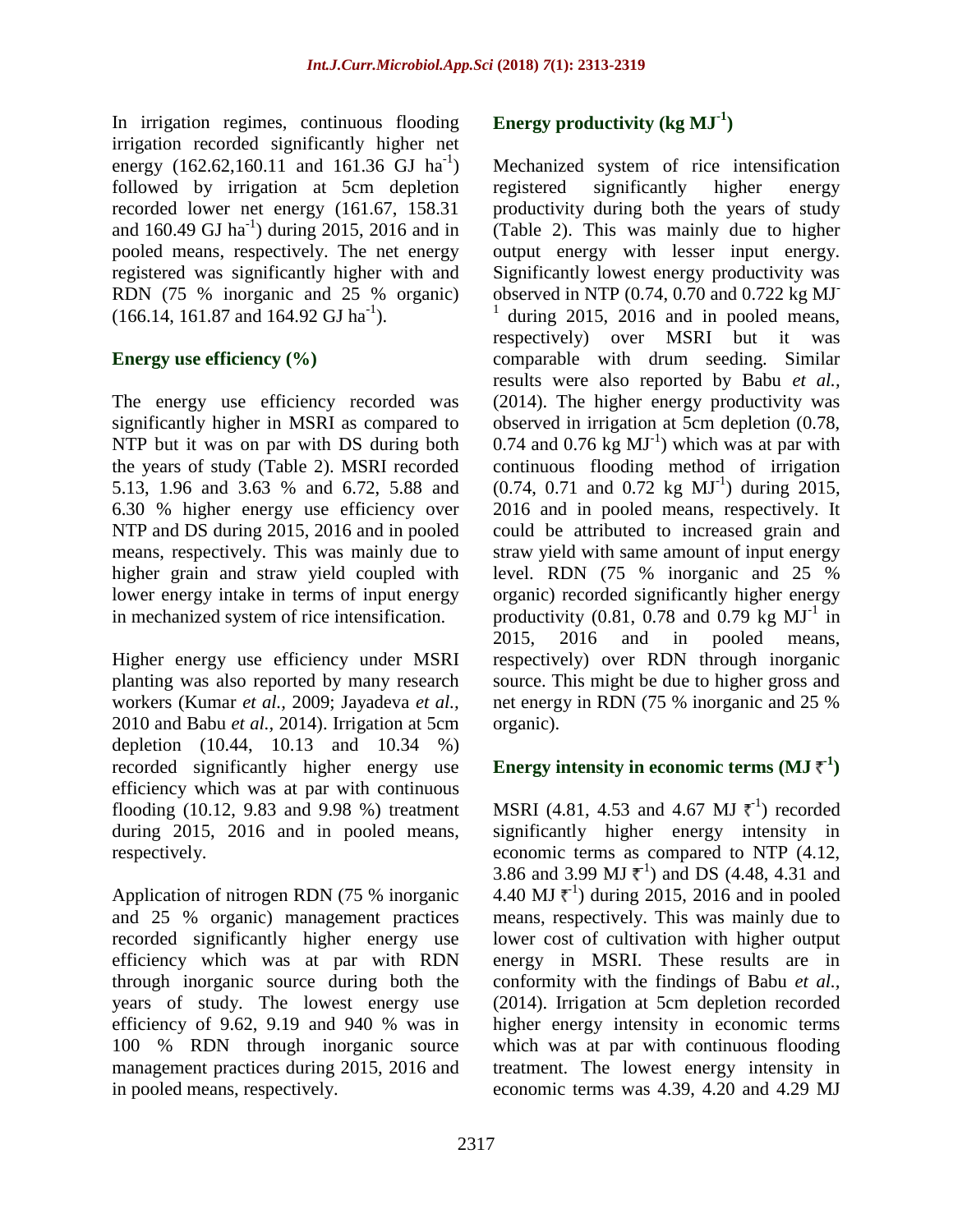$\bar{\tau}^1$  in 2015, 2016 and in pooled means, respectively. This might be due to high cost of cultivation in continuous flooding method. 100% RDN through inorganic source recorded significantly higher energy intensity in economic terms (4.80, 4.56 and 4.68 MJ  $\text{t}$ <sup>1</sup>) than RDN (75 % inorganic and 25 % organic) during 2015, 2016 and in pooled means, respectively shown in Table 2. The lowest energy intensity in economic terms with RDN (75 % inorganic and 25 % organic) was due to higher cost of cultivation. This is in agreement with the findings of Balakrishan *et al.,* (2010).

Normal transplanting method required higher input energy. The gross energy output, net energy, energy use efficiency, energy productivity and energy intensity in economic terms recorded were significantly higher in MSRI than other establishment methods. Continuous flooding treatment recorded higher input energy, gross output energy and net energy. Energy use efficiency, energy productivity and energy intensity in economic terms recorded were higher with irrigation at 5cm depletion and these were at par with flooding method. The highest input energy consumed was with RDN (75 % inorganic and 25 % organic) management practice. The gross energy output, net energy, energy use efficiency, energy productivity and energy intensity in economic terms recorded were significantly higher with nitrogen application through RDN (75 % inorganic and 25 % organic) than inorganic N source.

## **References**

- Alam, M.M., Rezaul Karima and Ladha, J.K. 2013. Integrating best management practices for rice with farmers' crop management techniques: A potential option for minimizing rice yield gap. *Field Crops Research.* 144: 62–68.
- Babu, S., Singh. R., Avasthe, R.K., Yadav,

G.S and Chettri, T.K. 2014. Production potentional, economics and energetic of rice (*Oryza sativa*) genotypes under different methods of production in organic management conditions of Sikkim Himalayas. *Indian Journal of Agronomy*. 59(4): 602-606.

- Balakrishnan, M., Ravisankar, N., Swamam, T.P and Din, M. 2010. Influence of prickly sesban (*Sesbania cnnabina*) intercropping in wet-seeded rice (*Oryza sativa*) on productivity, profitability, energetic and nitrogen balance under island ecosystem. *Indian Journal of Agricultural sciences*. 80: 21-23.
- FAOSTAT. 2014. Food and Agriculture Organization, Rome, Italy. (http://faostat.fao. org).
- Jayadeva, H.M., Prabhakara Setty, T.K., Bandi, A.G and Gowda, R.C. 2010. Water use efficiency, energtics and economics of rice as influenced by crop establishment techniques and sources of nitrogen. *Crop Research*. 39(1, 2 & 3): 14-19.
- Kumar, R.M., Surekha, K., Padmavathi, Ch., Rao, L.V.S., Latha, P.C., Prasad, M.S., Babu, V.R., Ramprasad, A.S., Rupela, O.P., Goud, P.V., Raman, P.M., Somashekar, N., Ravichandran, S., Singh, S.P and Viraktamath, B.C. 2009. Research experiences on System of Rice Intensification and future directions. *Journal of Rice Research*. 2: 61-73.
- Liu, S., Yaojun Zhang, Feng Lin., Ling Zhang and Jianwen Zou. 2013. Methane and nitrous oxide emissions from directseeded and transplanted rice paddiesin southeast China. *Plant and Soil.* DOI 10.1007/S/1104-013-1878-7.
- Ravi, S., Chandrasekaran, B and Ramesh, S. 2007. Exploitation of hybrid vigour in rice hybrid (*Oryza sativa* L.) through green manure and leaf colour chart (LCC) based N application. *Asian*